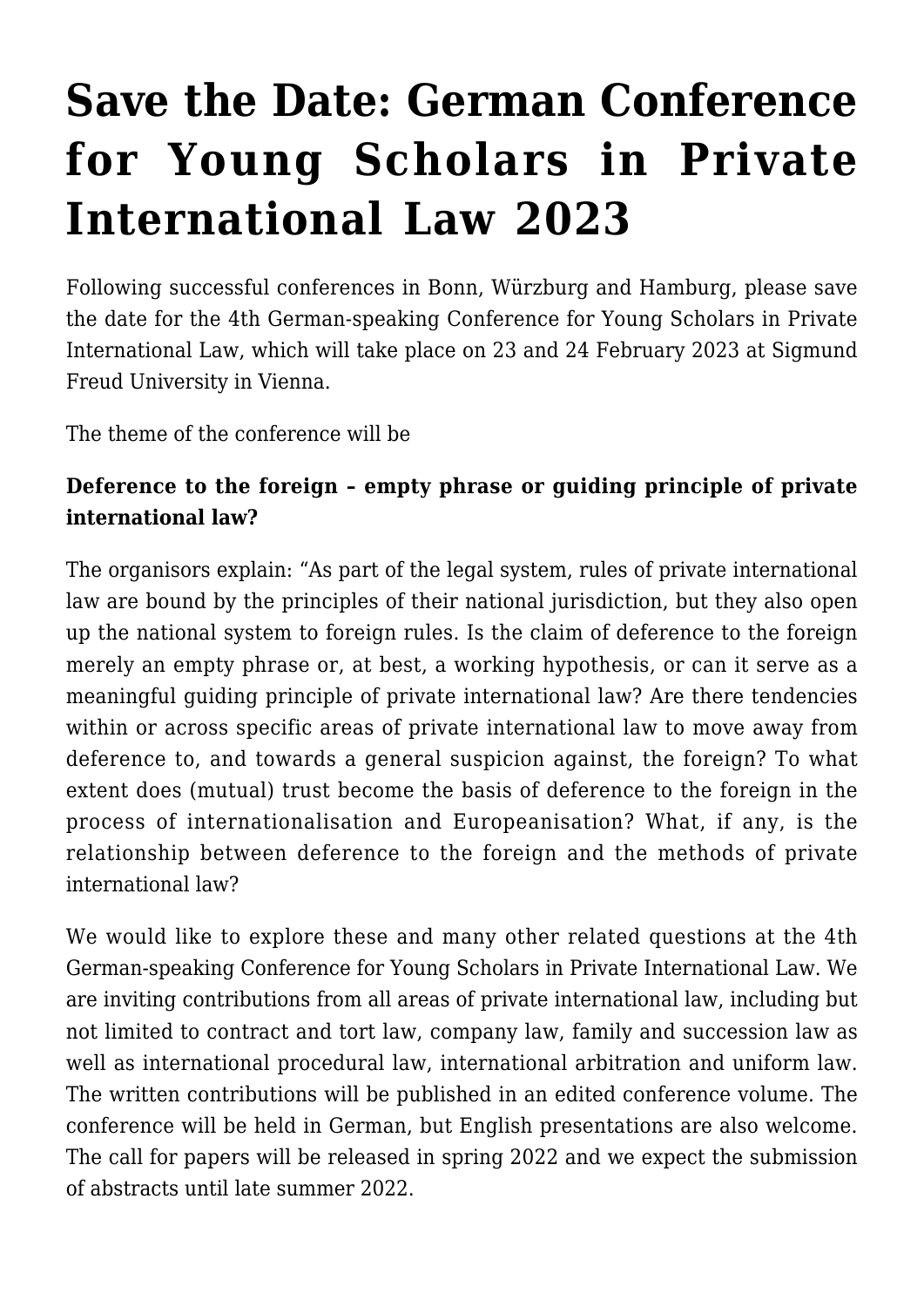We cordially invite all interested scholars to save the date of the conference. Please feel free to contact us with any questions ([ipr@sfu.ac.at](mailto:ipr@sfu.ac.at)). Further information on the conference is available at [https://tinyurl.com/YoungPIL.](https://tinyurl.com/YoungPIL)

Andreas Engel, Florian Heindler, Katharina Kaesling, Ben Köhler, Martina Melcher, Bettina Rentsch, Susanna Roßbach, Johannes Ungerer."

For the German text of the note, please consult the attached pdf: [Save-the-date-](https://conflictoflaws.net/News/2022/01/Save-the-date-IPR-2023_DE.pdf)[IPR-2023\\_DE](https://conflictoflaws.net/News/2022/01/Save-the-date-IPR-2023_DE.pdf)